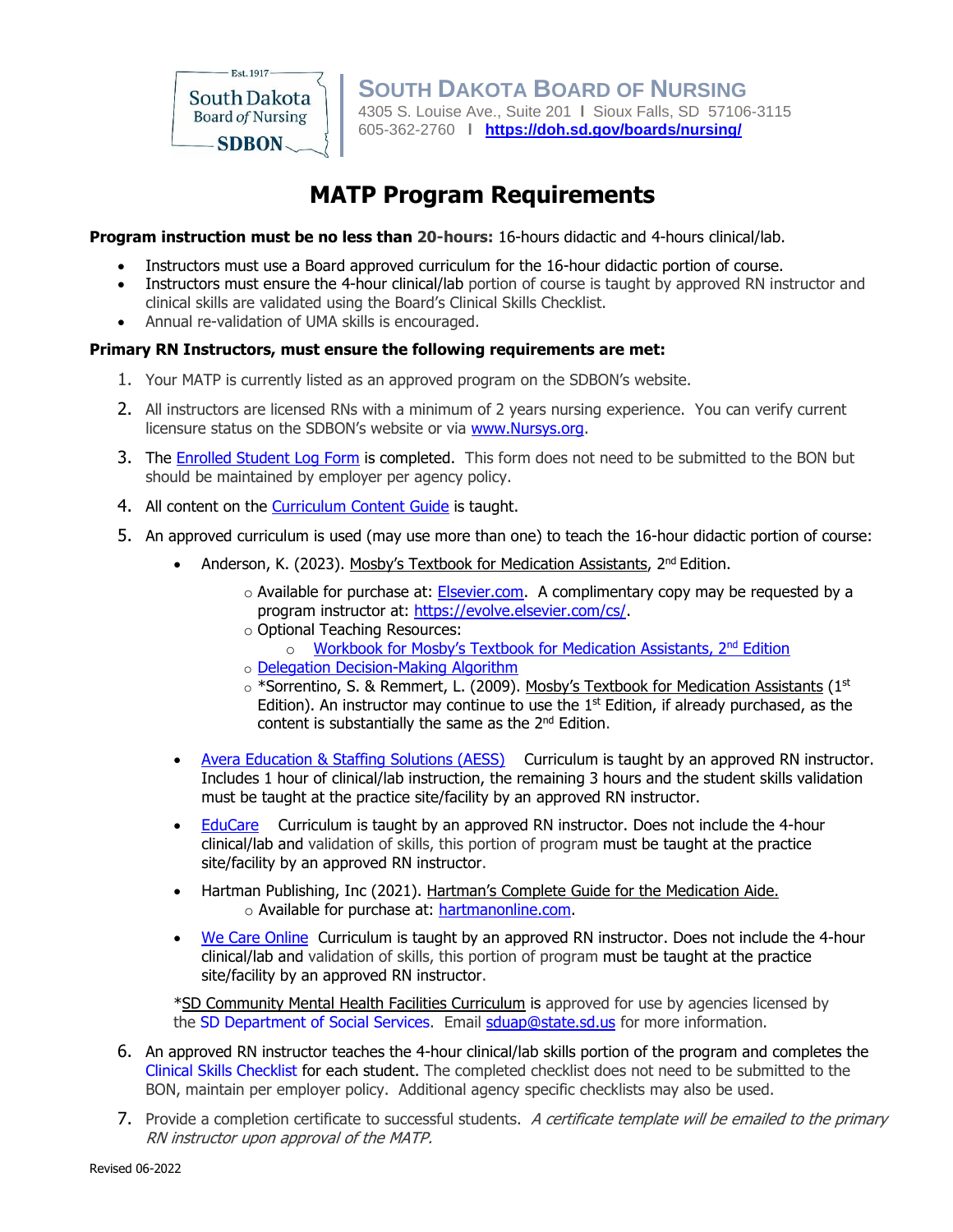

## Medication Aide Training Program: Curriculum Content Guide

### **Requirements:**

- **16-hour didactic course instruction:** 
	- $\circ$  An approved primary RN instructor is responsible to ensure all curriculum content listed in the first column is taught.
	- o Unit tests are required to be administered for each unit of the curriculum. Instructors may choose to use review questions from the Mosby textbook to develop tests.
- **4-hour lab/clinical instruction.**
- Instructor must provide students a **Certificate of Completion** upon successful completion of the course.

| Required Curriculum Content in ARSD 20:48:04.01                                                                                                                                                                                                                                                                                                                                                                                                                                                                                                                                                                                                                                                                                                                                                                              | <b>Approximate</b><br><b>Timeframe</b> |
|------------------------------------------------------------------------------------------------------------------------------------------------------------------------------------------------------------------------------------------------------------------------------------------------------------------------------------------------------------------------------------------------------------------------------------------------------------------------------------------------------------------------------------------------------------------------------------------------------------------------------------------------------------------------------------------------------------------------------------------------------------------------------------------------------------------------------|----------------------------------------|
| Provide course instruction on general information relevant to the administration of<br>medications, including:<br>Governmental regulations related to the practice of nursing, the administration of<br>$\bullet$<br>medication, and the storage, administration and recording of controlled substances;<br>Ethical issues;<br>$\bullet$<br>Terminology, abbreviations and symbols;<br>$\bullet$<br>Mediation administration systems;<br>$\bullet$<br>Forms of medication;<br>$\bullet$<br>Procedures and routes of medication administration;<br>$\bullet$<br>Medication references available<br>$\bullet$<br>The role of unlicensed assistance personnel in administering medications<br>$\bullet$<br>The rights of medication administration; and<br>$\bullet$<br>Infection Control policies and procedures.<br>$\bullet$ | 7 hours                                |
| <b>Administer Unit Test</b><br>The passing score on tests should be 85%; an instructor may allow a student to<br>retake tests one time before requiring additional review of course material.<br>Use the Student Log Form to record scores.                                                                                                                                                                                                                                                                                                                                                                                                                                                                                                                                                                                  | $0.5$ hour                             |
| Provide course instruction on an overview of the major categories of medications related to<br>the body systems, including: Cardiovascular; Endocrine; Gastrointestinal; Integumentary;<br>Musculoskeletal; Nervous; Reproductive; Respiratory; Sensory; Urinary; and Immune.                                                                                                                                                                                                                                                                                                                                                                                                                                                                                                                                                | 6 hours                                |
| <b>Administer Unit Test</b>                                                                                                                                                                                                                                                                                                                                                                                                                                                                                                                                                                                                                                                                                                                                                                                                  | 0.5 hour                               |
| Provide additional course instruction on categories of medications relevant to the healthcare<br>setting where the unlicensed person will be employed.                                                                                                                                                                                                                                                                                                                                                                                                                                                                                                                                                                                                                                                                       | 2 hours                                |
| Provide clinical or laboratory instruction for the purpose of demonstration of medication<br>administration and evaluation of individual competence.<br>An approved RN instructor is responsible to provide clinical/lab instruction and to<br>$\bullet$<br>verify competency using the Board's Clinical Skills Checklist.<br>Faculty-to-student ratio cannot exceed 1:8 in clinical setting.<br>$\bullet$<br>A 1:1 ratio is required for skills performance evaluation.<br>$\bullet$                                                                                                                                                                                                                                                                                                                                        | 4 hours                                |
| <b>Minimum Total:</b>                                                                                                                                                                                                                                                                                                                                                                                                                                                                                                                                                                                                                                                                                                                                                                                                        | 20 hours                               |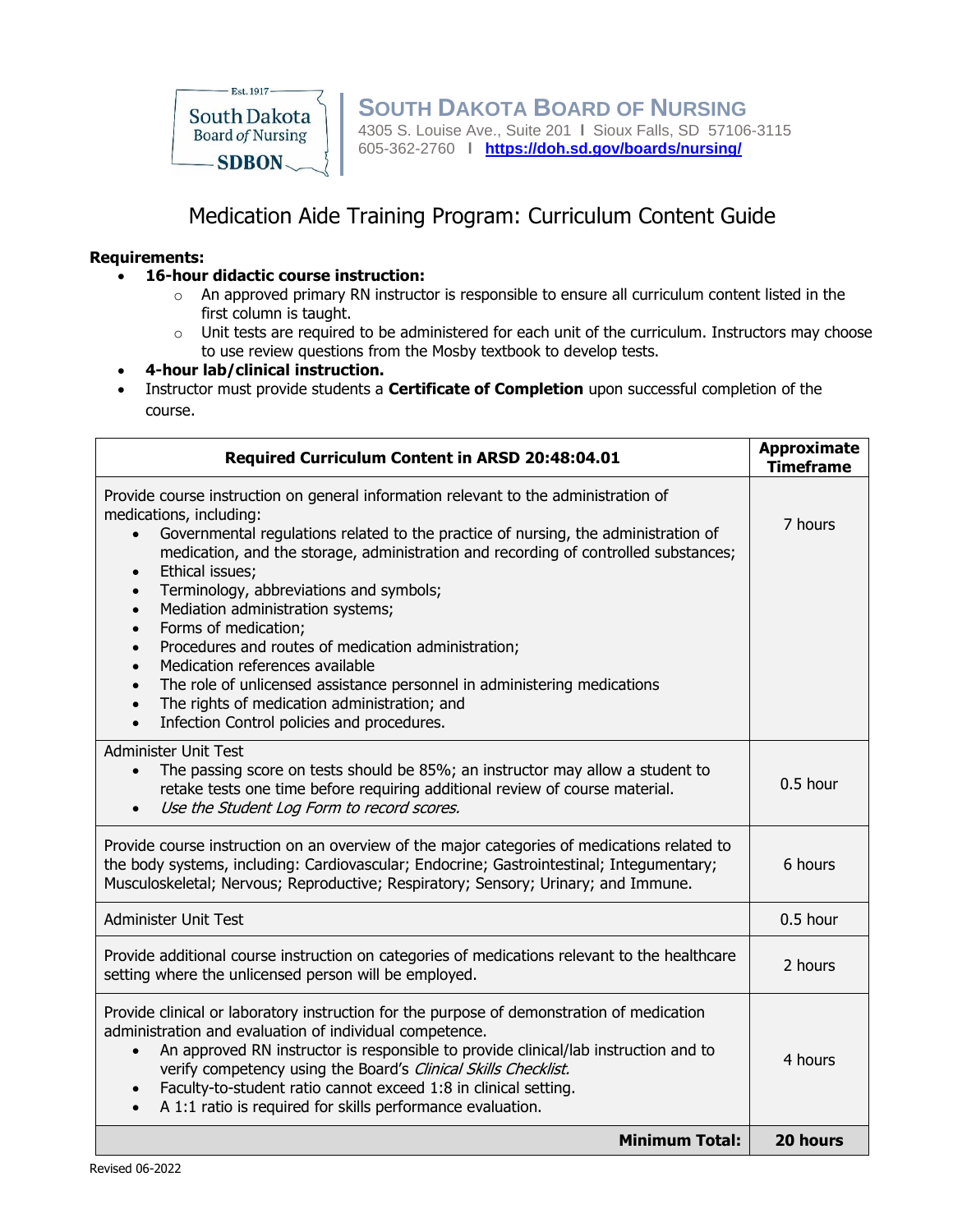Instructors should assist successful students to apply to take the SDBON's Final Exam to be listed on the Board's UMA registry. More information on the Final Exam and application process is located on the Board's website: https://doh.sd.gov/boards/nursing/UMA.aspx.